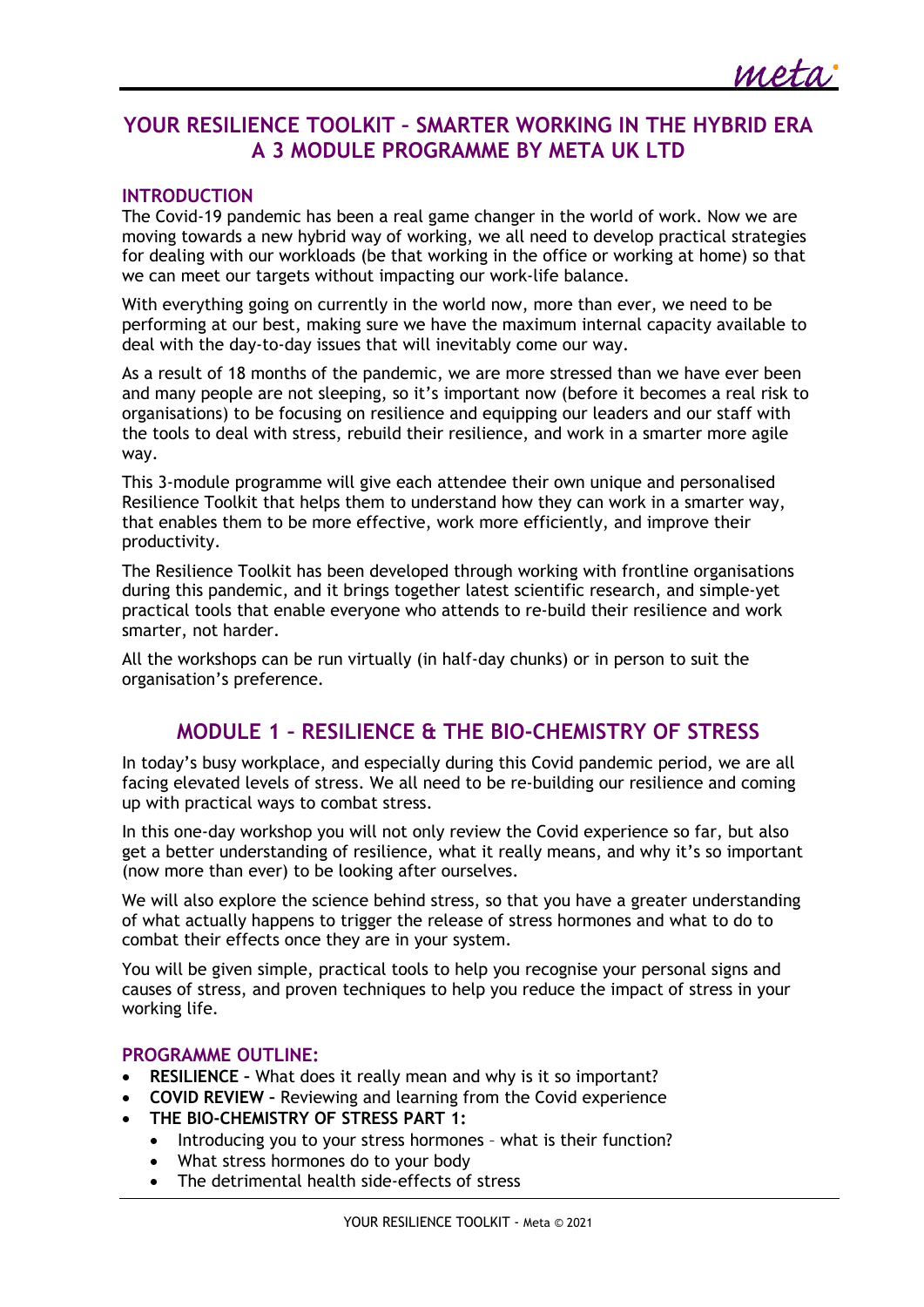

- **WHAT ARE YOUR PERSONAL SIGNS OF STRESS?**  We all experience stress in different ways it's important to recognise our own signs of stress
- **IDENTIFYING YOUR STRESS POINTS –** Identifying what triggers you to get stressed
- **STRESS IS NOT OUR NATURAL STATE** Stress pays a minor part in our bio-chemical make-up; it is not our default setting
- **WORKING TOGETHER TO BEAT STRESS**  The role others play in helping us to beat stress
- **THE BIO-CHEMISTRY OF STRESS PART 2:** 
	- How the stress chemicals interact with the body and ways we can negate or reduce their impact
- **WHAT DOES YOUR BODY NEED IN TIMES OF STRESS? –** When our body is under stress it has different needs to when we are feeling fine
- **WAYS TO RELIEVE STRESS & GET BACK TO NORMAL –** Practical ways to relieve stress at work and at home

# **OUTCOMES YOU CAN EXPECT FROM THIS 1-DAY WORKSHOP:**

- A greater understanding of resilience, what it means, and why it's so important to us
- An understanding of the science behind stress
- Recognition of personal causes of stress
- Ways of resourcing yourself to reduce the likelihood of stress
- Awareness of the physical effects of stress
- Recognition of your own personal signs of stress
- Ways to relieve the feeling of stress and allow yourself to recover
- Your own personal toolkit for combatting stress
- Your own personal toolkit for re-building your resilience

# **MODULE 2 - THE SCIENCE BEHIND WORKING SMARTER NOT HARDER – IN THE HYBRID WORKING ERA**

As organisations move towards a new hybrid model of working post-Covid, more emphasis and pressure are going to be put on the individual to be managing their workload and working effectively. Whether you are working at home or in the office, it's important to understand how you work at your best and have smarter working tools in your toolkit that you can use, so you can maximise your own performance wherever you are working that day.

We all know we are not being as effective and agile in our working practices as we could be. In this one-day module we will explain how to work in a more natural way which ensures you are more effective, increases your efficiency, and enables you to get more done – without getting more stressed.

We will explore the neuroscience behind how your brain works and use proven techniques for maximising your ability to perform, gathered from business leaders and academic researchers in the field. This workshop will give you smarter working tools that are simple to use and implement, even in today's busy hybrid workplace - enabling you to work smarter not harder.

### **PROGRAMME OUTLINE:**

- **BACKGROUND –** Why do we need to be working smarter not harder?
- **WHAT DO YOU HAVE TIME & CAPACITY FOR?** Analysing what takes up our time and capacity
- **WHAT IS YOUR INTERNAL CAPACITY?** Understanding how your brain works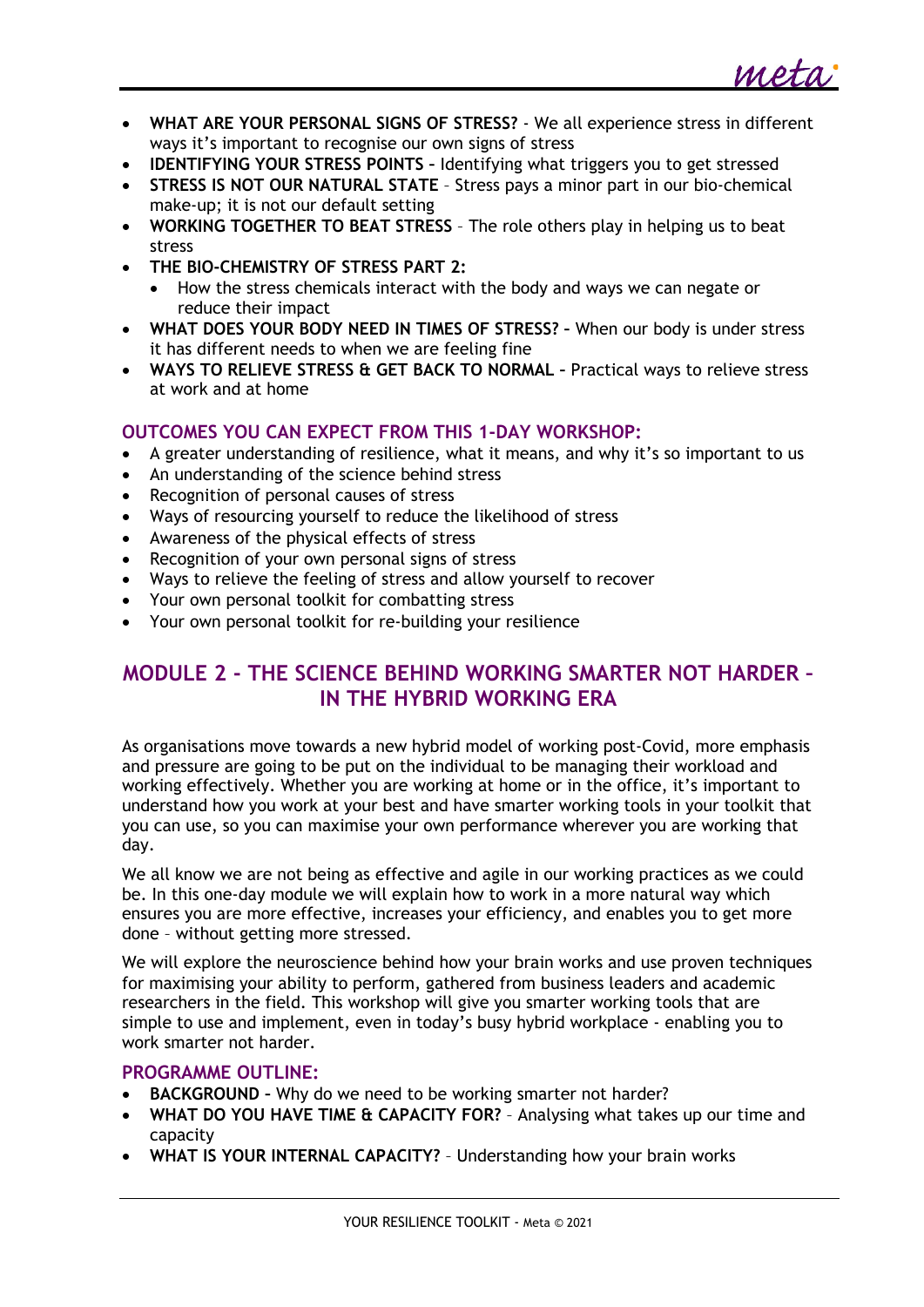

- **FILLING YOUR FUEL TANK –** Making sure you're properly resourced to maximise your performance
- **KNOWING WHEN TO STOP** Identifying the signs that you've gone beyond your own natural limits
- **WHY BREAKS MATTER\* INPUT (RESEARCH)** Why taking breaks increases productivity
- **MOVE YOUR BODY MOVE YOUR MIND** The link between our physical bodies and our minds
- **WHEN ARE WE NATURALLY AT OUR BEST?** Peak and dead working times
- **#SMARTER WORKING TOP 10 –** Our top 10 smarter working tips
- **5 MINUTE PRIORITISING –** A simple prioritising tool to help structure and prioritise your to-do list
- **15 TOP TIPS FOR VIRTUAL WORKING –** Our 15 tips for creating a working from home regime that works for you
- **BOUNDARY SETTING -** Getting the balance back between life and work

# **OUTCOMES YOU CAN EXPECT FROM THIS MODULE:**

- An understanding of your brain and how it works in relation to your ability to perform at your best
- Awareness of your own strategies and needs for having a productive day
- Clarification of your signs that you've stopped being effective
- Techniques for regaining a good state of mind and maximising your performance
- Awareness of your peak times for energy and effectiveness in a dav
- Ways to ensure a better work/life balance in the new hybrid model of working
- Tools to improve your
- Practical tools to help you to work in a smarter not harder way

# **MODULE 3 - #PERFORMANCE SLEEPING – HOW TO GET A GOOD NIGHT'S SLEEP**

Right now, there is a real epidemic of sleeplessness in the UK. Even before the Covid pandemic, more and more of us were finding it challenging to get a good night's sleep. During Covid we have all experienced elevated levels of stress and post-Covid those levels have not significantly dropped, leading to more of us struggling to sleep, as stress is the number one cause of sleeplessness. With the pressures and demands of work increasing too, most of us are ending up working longer hours to keep up, becoming more stressed in the process and affecting our ability to sleep well.

The simple fact is that sleep is incredibly important to our health and mental well-being. Sleep is when your body regenerates and repairs itself and when your mind processes and downloads the content from your day. It's not a luxury, it's an absolute necessity for good mental and physical health. With many of us struggling to sleep or having interrupted sleep, now, more than ever, we need to focus how to get a good night's sleep.

What most people don't realise is that lack of sleep also impairs our brain's ability to function. If you don't sleep well, it severely impacts your ability to get things done effectively or efficiently. Put simply, a good night's sleep, enables us to perform at our best. Without good sleep our performance, productivity, quality and creativity suffer.

In this half-day workshop, you'll find out what really goes on when we sleep, bringing together all the latest scientific research to bring you the most practical tips and tools to help you get a good night's sleep.

You'll also be given Meta's 12 principles for a good night's sleep to take away with you.